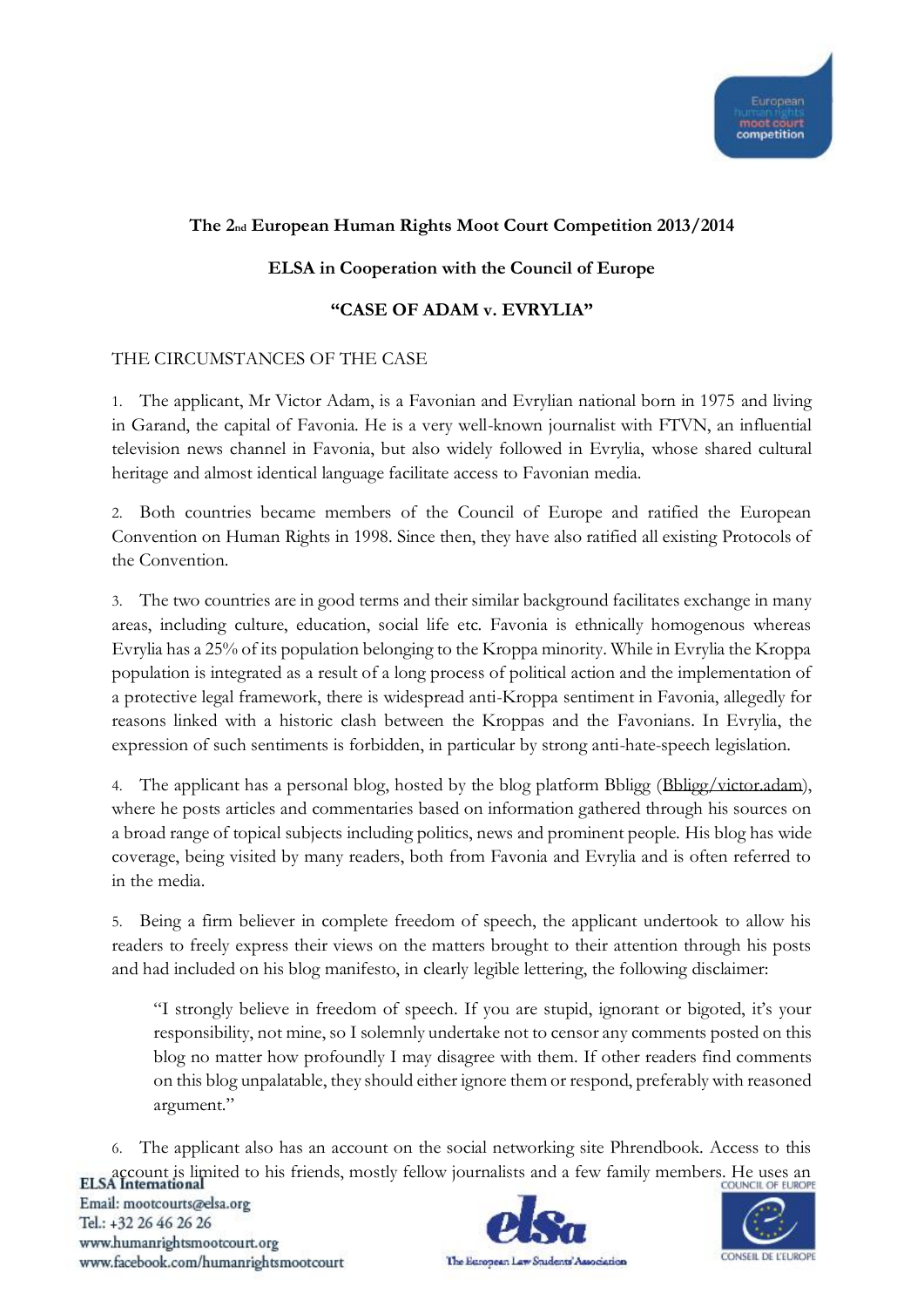alias on this account and posts are visible only to friends. Using this account, he is also member of a Phrendbook forum group ("EvryFav Media") where journalists share information related to their activities and projects and which is also used by most of their respective trade unions to disseminate information concerning the profession. This is a restricted group accessible, by invitation only, mainly to Favonian and Evrylian journalists.

7. On 20 March 2010 the applicant posted on his blog an article about an alleged connection between David K., a famous Evrylian footballer, and certain obscure individuals involved in drug and human trafficking, with whom he had allegedly been seen at a party organised in an exclusive club in Evrylopol, the capital of Evrylia. Rumours were circulating about use of drugs and the presence of minors. The story had been published in the context of recent statements by the coach of the Favonian national football team to the effect that he was examining the possibility of obtaining Favonian nationality for David K., so that he could play for the country. Mr K. was considered to be a player of great potential who, despite his promising international career, had never been called up by the Evrylian national team due to open disagreements with the Evrylian national football federation. The interest of the subject for applicant lay in the relevance of bringing such a character into the Favonian national team, considering that he was perceived as a controversial figure, had always been kept away from the Evrylian national team on grounds of his relationship with the football authorities, his controversial social life and his undisguised interest in lucrative commercial contracts and media visibility.

8. Several comments were added to the blog post by readers, making clear reference to the fact that David K. is a Kroppa, i.e., a member of the national minority present in Evrylia. These contributors expressed open disapproval of the possibility of Mr K.'s playing for Favonia or obtaining Favonian citizenship. The relevant part of the forum comments reads as follows:

"*Ban\_the\_Kroppas* : If K. will ever join the Favonian team, we shall force him to eat that football! A Kroppa to have Favonian citizenship?? Let's have some bloody flash-mob in front of the Government building and have our say through deeds, not words! No doubt that every Favonian who is a real patriot is going to join us in this righteous fight...

*Dan\_Bo\_75*: I agree! Down with the Kroppas !!!!

*FavForever* : Like! A good Kroppa is a dead Kroppa !

*Kroppabonecrusher* : True ! Favonia for Favonians, Kroppas go home !

*Cordon Bleu*: @Ban\_the\_Kroppas, Dan\_Bo\_75, FavForever and Kroppabonecrusher: You guys must be crazy…There is no evidence of that, it's just rumours…

*Ban\_the\_Kroppas* : @Cordon Bleu : Why are you defending this Kroppa cockroach ? Every single bloody Kroppa is an arch-enemy of our nation and has no place in our society…they have abused our patience for too long ! You don't get to tell us what to do. Don't make us angry mate, you won't like us when we're angry !!!!! Wait until we meet you, buddy, we'll make mincemeat out of you, too.

#### **ELSA** International

Email: mootcourts@elsa.org Tel.: +32 26 46 26 26 www.humanrightsmootcourt.org www.facebook.com/humanrightsmootcourt



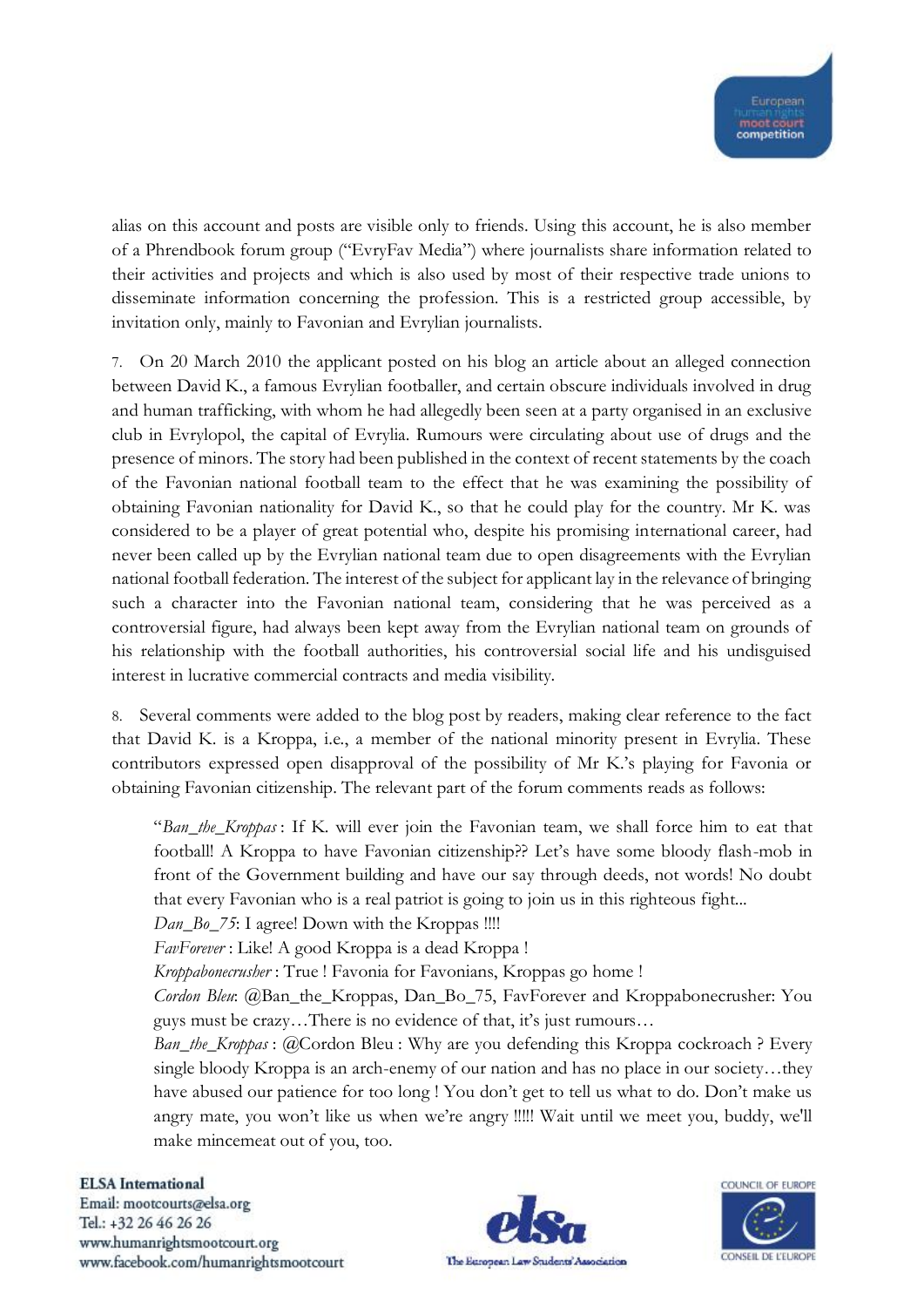*Dan\_Bo\_75* : Yeah, true Favonian patriots shall bloody fight all Kroppas and any of their supporters ! *Kroppabonecrusher* : Cordon Bleu is either a Kroppa himself or a traitor! *FavForever*: A good Cordon Bleu is a dead Cordon Bleu!"

9. Following these comments, members of the Kroppa community in Evrylia initiated a series of protests in front of the Favonian Embassy in Erylopol, asking that impunity for anti-Kroppa remarks be ended by Favonian authorities and accusing them of passivity towards an escalating trend of anti-Kroppa propaganda. During the protests, violence was reported during clashes with groups of Favonian residents in Evrylia, making the intervention of Evrylian police forces necessary to re-establish order, and a scheduled football match between the Evrylian and the Favonian teams was cancelled on grounds of stirring tension and high risk of violence between the supporters.

10. In conformity with his principled declaration of not censoring the readers' comments, which covers readers posting anonymously and those using an alias or their real name, the applicant did not delete any of the impugned posts appearing on his Bbligg site.

11. The applicant posted a link to the relevant thread on his private Phrendbook profile "wall" and on the journalists' forum group EvryFav Media, in line with the common practice between the group members to share information on their work.

# **a) The civil proceedings against the applicant for defamation**

12. Having been informed of the post about him on the applicant's Bbligg site, David K. brought civil proceedings against the applicant before the Evrylian courts, claiming damages and demanding the deletion of the offending article and the publication of an apology.

13. He argued that the article was defamatory and that allegations concerning links with drug trafficking and prostitution had resulted in the cancellation of several publicity contracts and the threat of suspension by Selsee Football Club for whom he played. He also mentioned that following this news, his fiancée cancelled their engagement and left him.

14. On 20 September 2012 the Evrylopol tribunal allowed Mr K.'s claim and ordered the applicant to pay damages, to delete the blog post and to post a public apology regarding the unproved assumptions of involvement in drugs and prostitution, especially having in mind the effect this had had on the football player's private and family life. The judges stated that in establishing a balance between the rights of the two parties, it had given priority to respect for the footballer's right to his private and family life, which had been undermined in a manner not justified by the public-interest value of the news. It also took note of the loss of income sustained by the footballer as a result of the cancellation of the commercial contracts when assessing the amount due in damages.

**ELSA** International Email: mootcourts@elsa.org Tel.: +32 26 46 26 26 www.humanrightsmootcourt.org www.facebook.com/humanrightsmootcourt



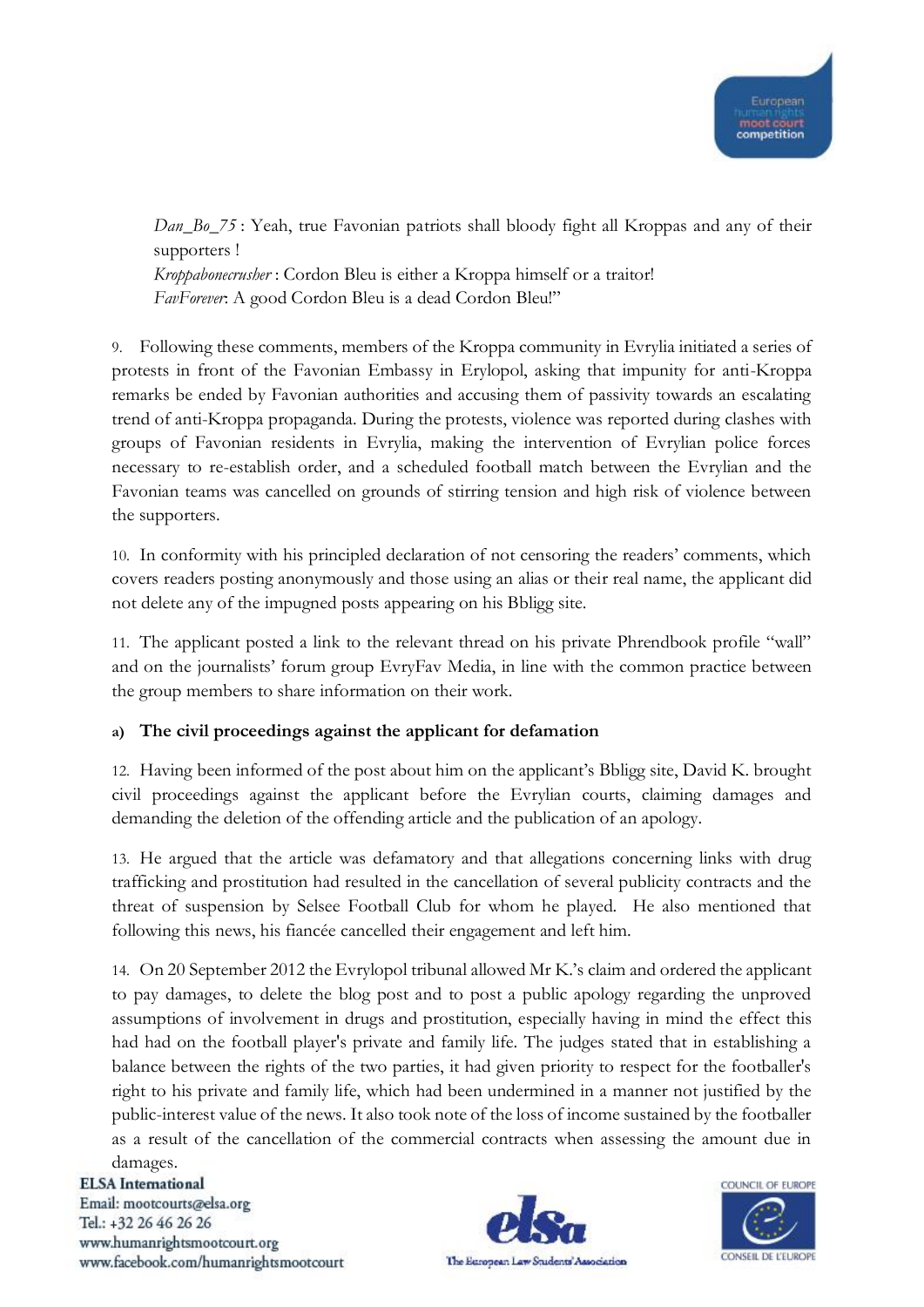15. The applicant appealed the judgment, arguing the Evrylian courts' lack of jurisdiction to order him to delete a post which was posted from another country (Favonia), on a website platform hosted on a foreign server and thus not having any relation to Evrylia. He further contended that it is the very nature of the internet to be accessible across frontiers. The appellate court dismissed the applicant's appeal and confirmed the first-instance judgment, which thus became final on 20 March 2013.

16. The applicant refused to delete the post. He did publish an attached apology statement in the terms laid down by the courts, having in mind its accessibility and reparatory effect in Evrylia.

17. David K. instituted enforcement proceedings in respect of the unenforced decisions outlined above and the Evrylian tribunal ordered the applicant to pay a fine for each day of delay in complying with the final decision ordering him to delete the impugned post.

# **b) The criminal proceedings against the applicant for endorsing hate-speech**

18. On 20 September 2010, the Evrylian Prosecutor General's department opened an investigation against the applicant under the legislation on hate-speech and the protection of national minorities, which states as follows:

"Any person who provokes hatred or hostility between different groups through any form of expression which is offensive and based on race, religion, sect, gender, social class or regional differences such as to create a danger to public safety shall be sentenced to a term of imprisonment of six months to three years."

19. The applicant was accused of having allowed hate-speech comments on his blog, thus implicitly endorsing these statements. The prosecutor filed for an injunction to have the blog post blocked together with any subsequent reference to it, thus including the links to the post he had shared on his private Phrendbook profile and the forum group EvryFav Media. The injunction was granted and an order was sent to the Evrylian Telecommunications Directorate (ETD) to implement it.

20. The ETD wrote to the tribunal stating that individual posts could not be blocked; the order should specify the taking down of the applicant's entire Bbligg page and private Phrendbook profile including the journalists' forum group. The tribunal re-worded the order accordingly.

21. Several fellow Favonian and Evrylian journalists asked to intervene in the injunction proceedings, being directly affected by the potential measure of blocking the Phrendbook forum group EvryFav Media, their requests being dismissed.

22. The applicant appealed the injunction before the appellate court, which dismissed his appeal on 20 June 2013. The order was consequently executed. Access to the applicant's personal blog was blocked in Evrylia, whereas the applicant's private Phrendbook profile, together with the

**ELSA** International Email: mootcourts@elsa.org Tel.: +32 26 46 26 26 www.humanrightsmootcourt.org www.facebook.com/humanrightsmootcourt